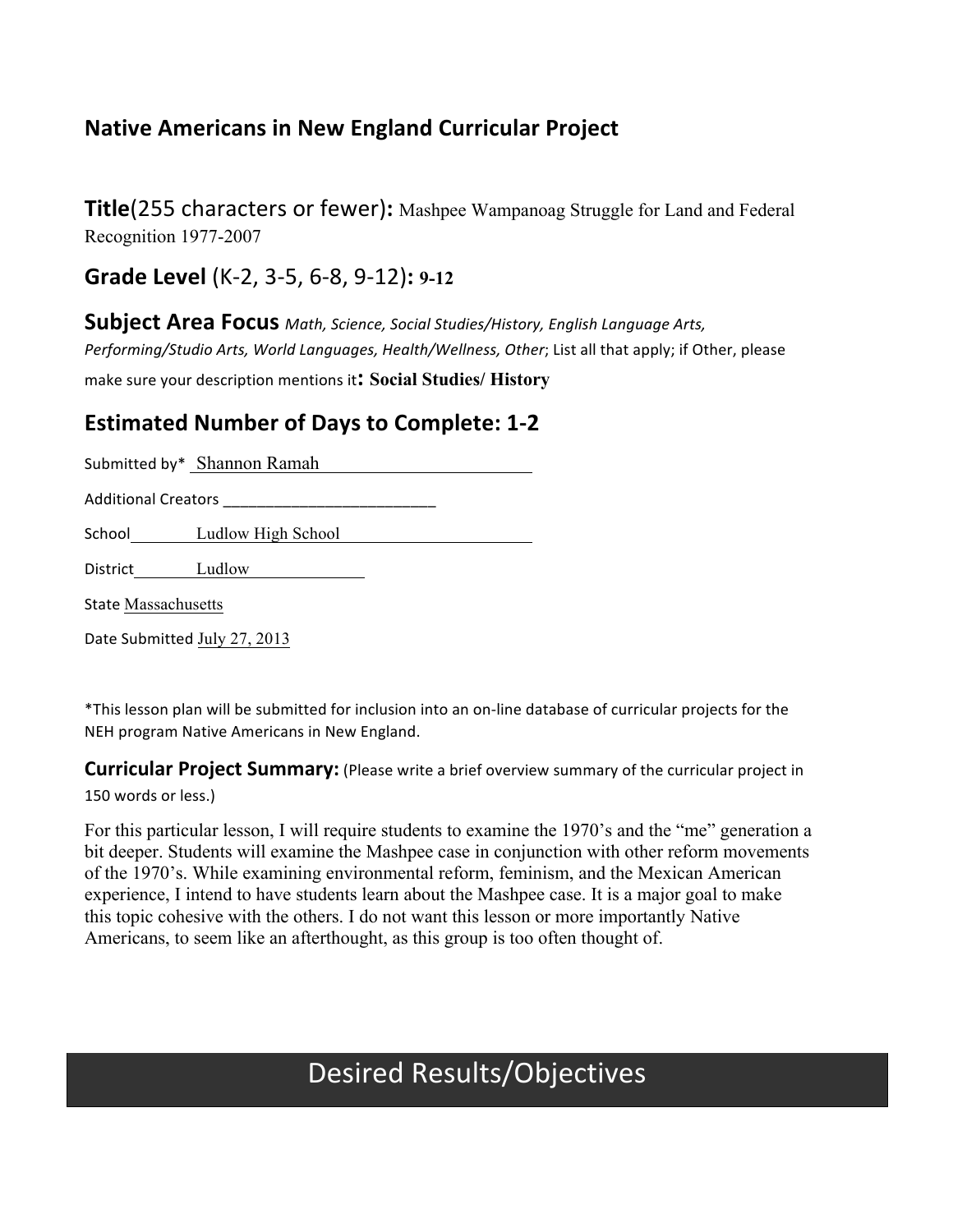#### 1. Essential Questions/Historical Questions:

- 1. What is a tribe? Why might people or governments define this term differently?
- 2. Where do Native Americans still exist today and why do most people think that they do not exist any longer?
- 3. Who are the Mashpee Wampanoags and why were they fighting for land in Massachusetts in 1977?
- 4. Why is land so important when talking about federal recognition?
- 5. How did the Mashpee get Federal Recognition what does it mean to have it?
- 2. Objectives: By the end of this project students what will students know, understand and be able to do?

#### **Students will know...**

- who the Mashpee are and where they reside.
- the significance of the term tribe
- what federal recognition is

### Students will understand...

- Native Americans exist and continue to struggle for their rights
- Native Americans have a relationship with the United States government that is unlike any other group
- why federal recognition is so important to Native Americans
- how the struggles of Native Americans fit into the reform movements of the 1970's Students will be able to...
- describe basic facts pertaining to *Mashpee Tribe v. New Seabury Corp.*
- compare, defend, and debate the arguments given by both parties
- define a tribe by definition of *Mashpee Tribe v. New Seabury Corp.* and by personal or group standards
- locate the town of Mashpee on a map
- analyze primary and secondary sources in an effort to make educated arguments

### 3. Curriculum Standards (National, State, Local):

CCSS.ELA-Literacy.RH.11-12.1 Cite specific textual evidence to support analysis of primary and secondary sources, connecting insights gained from specific details to an understanding of the text as a whole.

CCSS.ELA-Literacy.RH.11-12.2 Determine the central ideas or information of a primary or secondary source; provide an accurate summary that makes clear the relationships among the key details and ideas.

CCSS.ELA-Literacy.RH.11-12.3 Evaluate various explanations for actions or events and determine which explanation best accords with textual evidence, acknowledging where the text leaves matters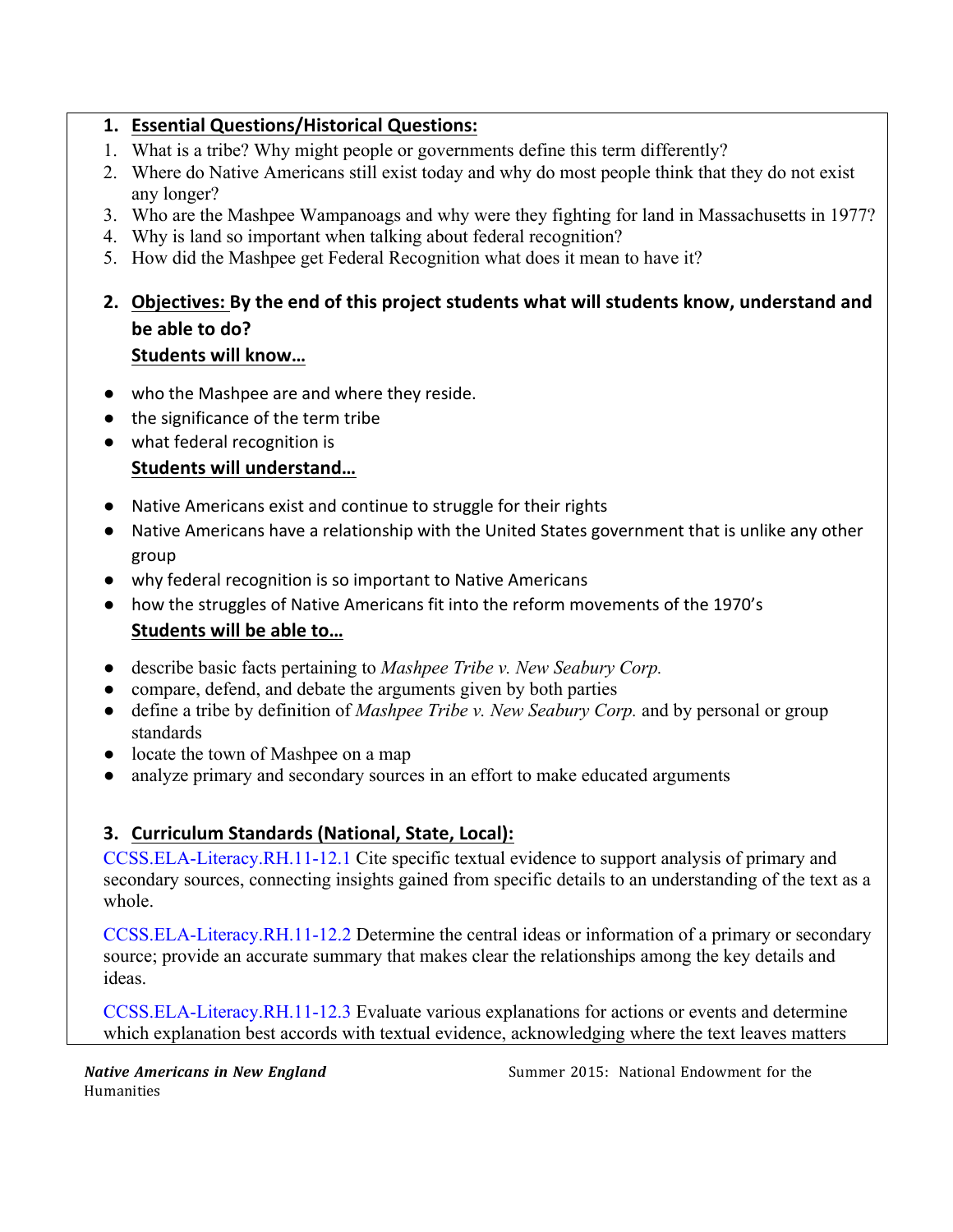uncertain.

#### **4. Transfer Goal:**

 $\bullet$  Question the definition of widely used terms.

## Assessment/Evidence

#### **Performance Task or Assessment used to gauge student learning: (Please describe)**

This lesson contains an informal and conversation based assessment. Student conversation with a teacher or among colleagues is crucial for understanding. A formal writing assignment will ultimately assess student understanding.

#### **Pre-Assessment:**

Students will attempt to define a tribe based on both the factual the information given and the information provided in the additional sources provided. This should prove to be a difficult task.

I will compile a list of definitions the students provide and require students to debate the legitimacy and implications of their definitions. The goal is not to be able to come up with a complete or accurate definition but to force students to recognize the monumental task of defining a vast culturally diverse group with various histories and geographic localities. In addition, it will help students to recognize the implication of defining Indians thorough uneducated perceptions and incomplete histories.

#### **Formative Assessment:**

A formal writing assignment will be given to assess student understanding and questions.

*Prompt: Why is the definition of tribe controversial and what implications does it have for current Native Americans? What is the current status of the Mashpee Tribe (think federal recognition)? Are you surprised and what do you think this means for the Mashpee?* 

### **Other Assessment Evidence:**

# Learning Plan

**Lesson Summaries:** (add lessons if necessary)

Lesson 1: Recognizing a Modern Indian

Humanities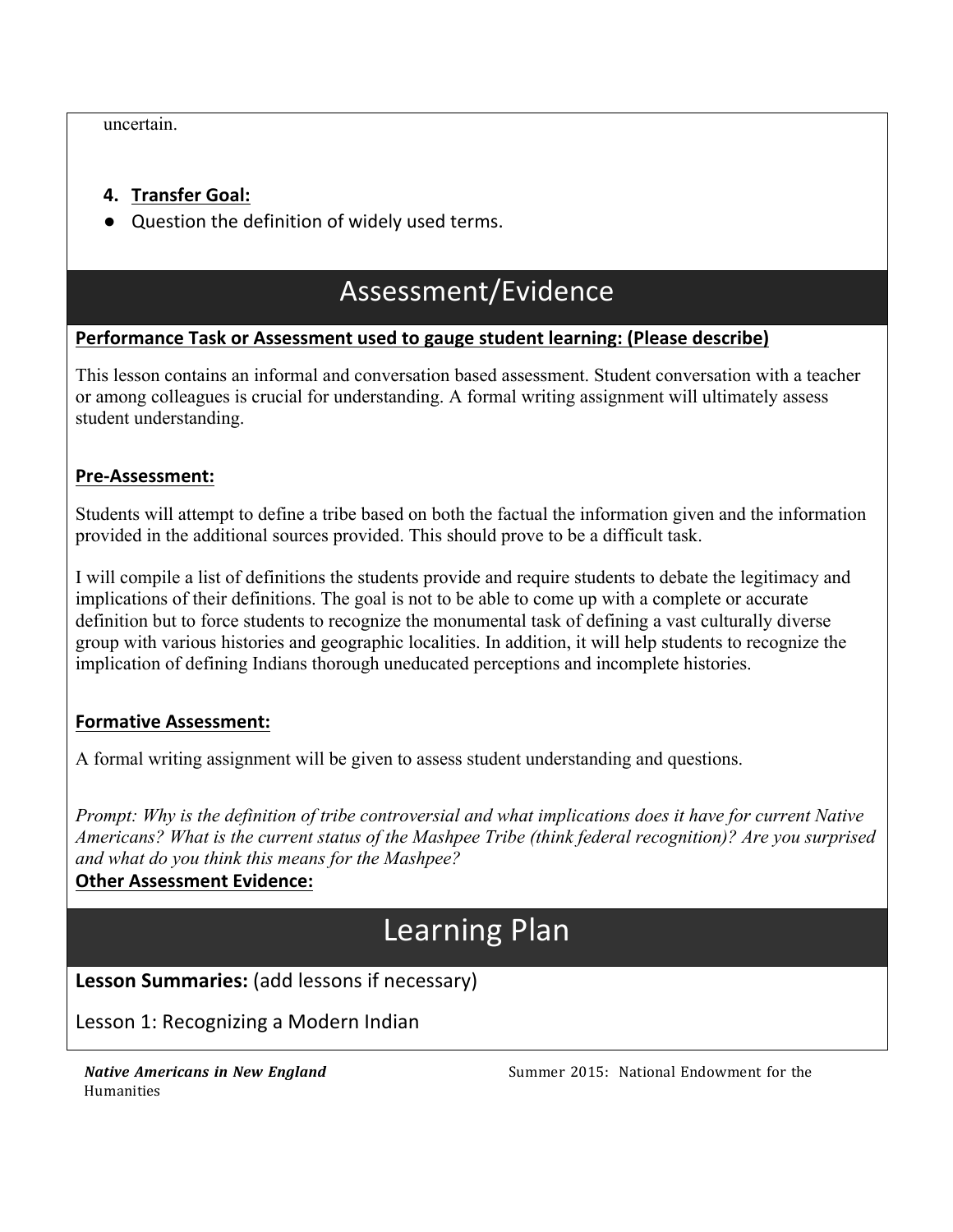### **Learning Activity Details:**

## **LESSON 1**

Materials/Resources Tools: Timeline (link provided)

Instructional Tips/Strategies/Suggestions: Getting students to understand that Indians continue to exist and continue to fight for their culture will be challenging. Overcoming student bias and misconceptions is something to anticipate when teaching any lesson regarding Native Americans.

Historical Question/Essential Question: How does the struggle of Mashpee Indians demonstrate the difficulty of defining a tribe and achieving Federal Recognition?

#### **Lesson 1 Details**

Lesson Opening: Do Now: What is a tribe? When have you used the term in this course?

#### During the Lesson:

I will begin my lesson by providing the basic information about *Mashpee Tribe v. New Seabury Corp.* I generally provide students with a powerpoint or a program such as Sliderocket. A timeline of events will be given for their reference. A major goal will be to keep my own opinions to myself. Though difficult, I would like my students to attempt to create a definition of tribe based on their own assumptions and biases. I will break students into pairs or small groups. It is my aim, that students will examination primary and secondary source documents together. Students will attempt to define a tribe based on both the factual the information given and the information provided in the additional sources provided. This should prove to be a difficult task.

I will compile a list of definitions the students provide and require students to debate the legitimacy and implications of their definitions. The goal is not to be able to come up with a complete or accurate definition but to force students to recognize the monumental task of defining a vast culturally diverse group with various histories and geographic localities. In addition, it will help students to recognize the implication of defining Indians thorough uneducated perceptions and incomplete histories.

#### Lesson Closing:

Students will be assigned a one page writing assignment to be completed independently. The following question will require students to research federal recognition and Mashpee's current status: Why is the definition of tribe controversial and what implications does it have for current Native Americans? What is the current status of the Mashpee Tribe (think federal recognition)? Are you surprised and what do you think this means for the Mashpee?

## **Materials and Sources Used**

**Native Americans in New England** Humanities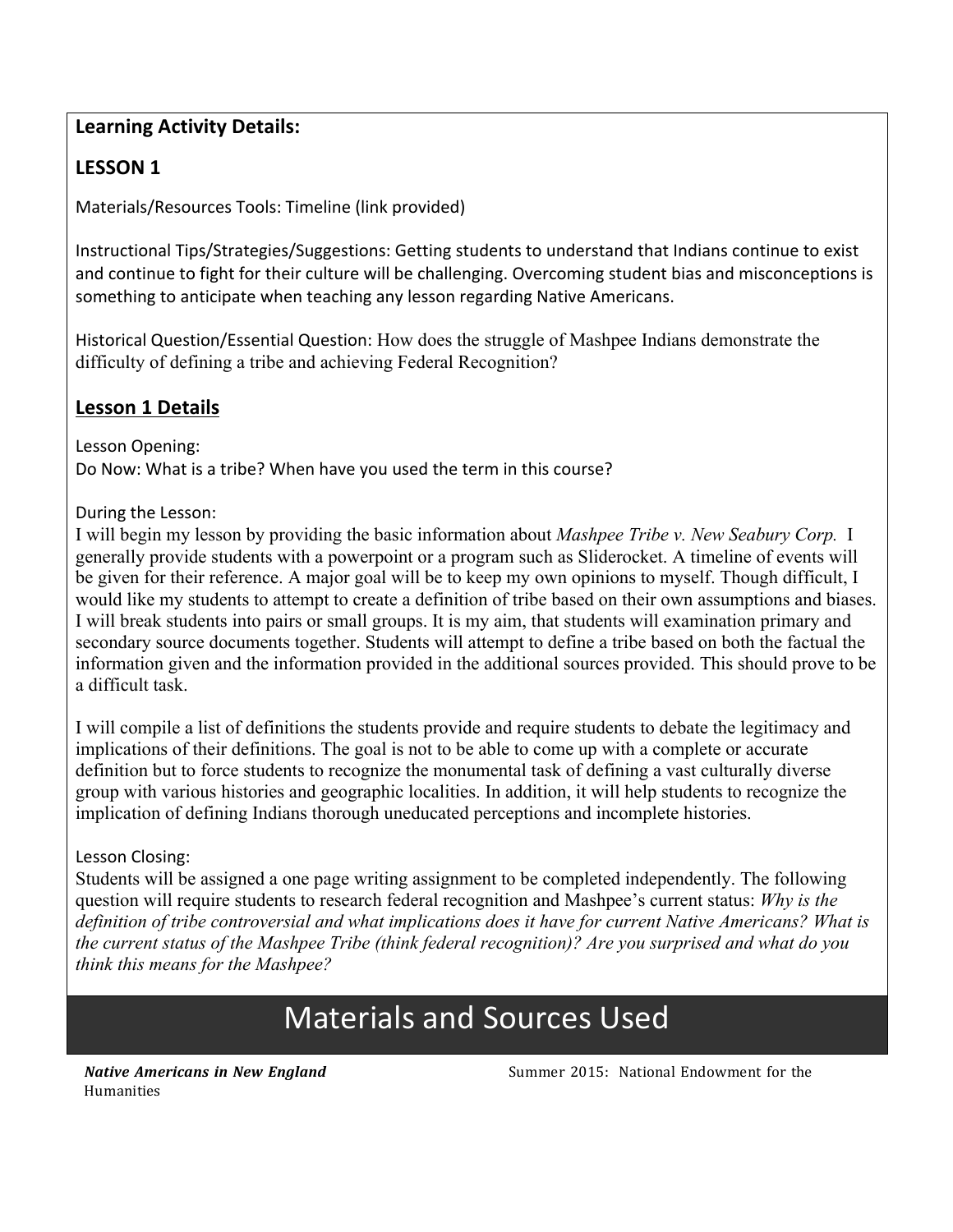What primary source(s) is/are being used (full citation)? Please annotate each source.

Peters, Ramona. Interview by Jamie Brown. "Some Thoughts on Recognition." *Now and Always Wampanoag*. . Cultural Survival. 26 05 2010. Web. 25 Jul 2013. http://www.culturalsurvival.org/publications/cultural-survival-quarterly/united-states/now-and-alwayswampanoag.

Mashpee Tribe v Town of Massachusetts. Federal Supplement. United States District Court Massachusetts. 28 Mar. 1978. Google Scholar, n.d. Web.

What secondary sources are being used (full citation)? Please annotate each source.

Campisi, Jack. *The Mashpee Indians: Tribe on Trial*. Syracuse, NY: Syracuse UP, 1991. Print. Jack Campisi is a respected anthropologist from the Wesley College. Most other works on the Mashpee trial in 1977, reference his detailed but easily understandable review of the case mentioned. This served as a great starting point for basic as well as detailed information*.* 

Brodeur, Paul. "Part 1." *Restitution, the Land Claims of the Mashpee, Passamaquoddy, and Penobscot Indians of New England*. Boston: Northeastern UP, 1985. N. page. Print. This text is a broader description of the Mashpee but does emphasize the 1977 court case.

Carrillo, Jo. "Chapter 1." *Readings in American Indian Law: Recalling the Rhythm of Survival*. Philadelphia: Temple UP, 1998. N. pag. Print. This text explores concepts such as identity. This is more of an analysis of the case as opposed to Campisi's factual account.

Clifford, James. *The Predicament of Culture: Twentieth-century Ethnography, Literature, and Art*. Cambridge, MA: Harvard UP, 1988. 277-346. Print. Clifford breaks his text down into essential topics. I will use the primary source documents within his text.

What other curricular materials do you plan to use to support the curricular project?

Timeline available here:

**https://docs.google.com/document/d/1IYS1bey2QrI6ceW0ouYGymjxAeti2A\_SnCh00N6d0U0/edit**

Historical background (brief content context for fellow teachers):

In October of 1977, the Mashpee Wampanoag Tribe brought several private land owners to court in Boston, Massachusetts. Their aim was to recover thirteen thousand acres, which the Mashpee claimed to have been illegally taken. The central issue of *Mashpee Tribe v New Seabury Corp. et al* was not the issue of contested land, but rather the definition of the term "tribe." This term continues to affect the identity of Native people in the United States by attempting to define many diverse groups with a set of misguided stereotypes and courts of non-Indian creation.